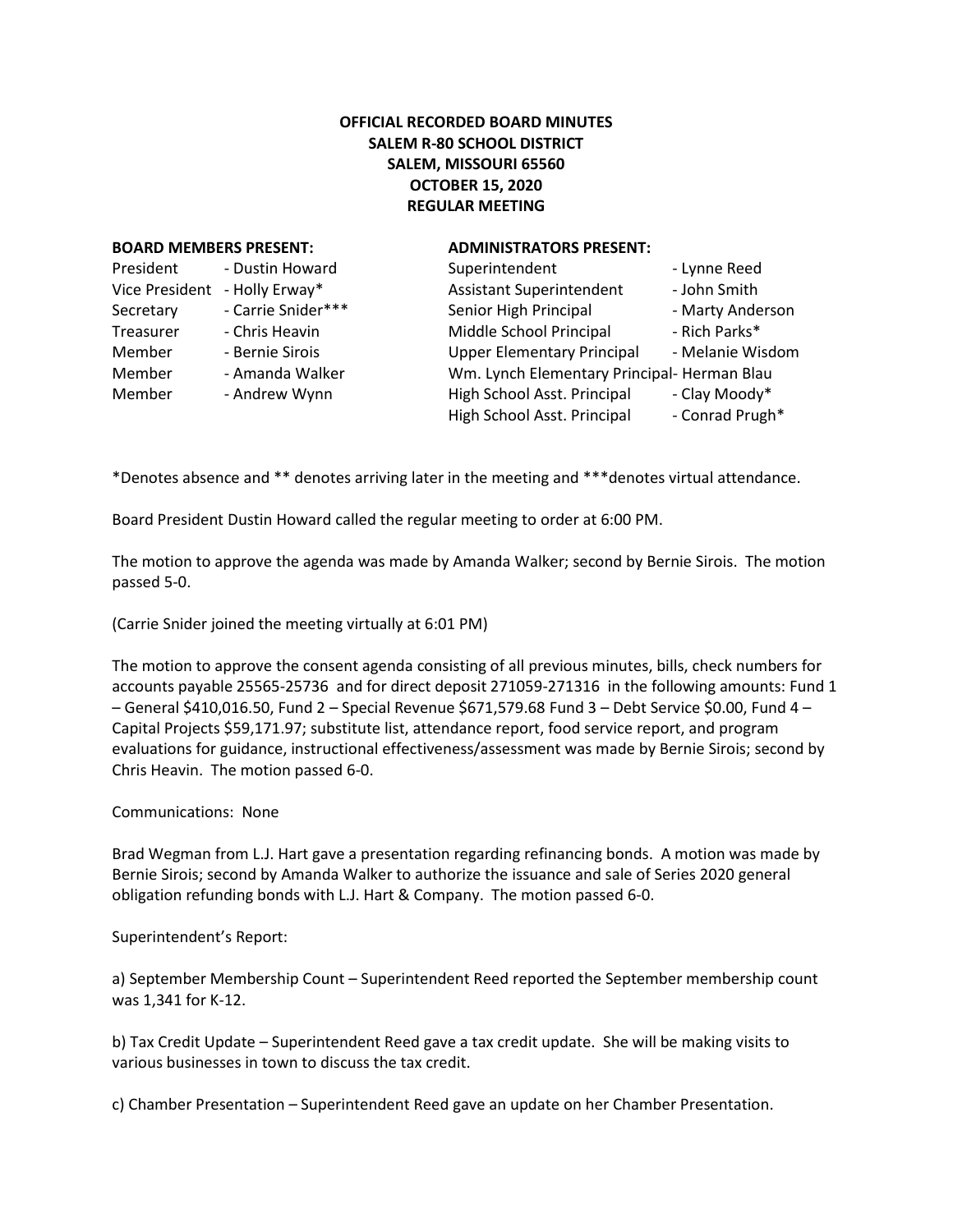d) Covid Update – Superintendent Reed reported on the current Covid numbers for the district.

# **Principals' Reports**

# **High School**

- 1. Board Liaison Report- Ryon Coursen
- 2. Students of the Month
- a. Crystal Underwood
- b. Easton May
- 3. Hybrid Schedule
- a. 63 are currently completely Virtual
- i.50 virtual students are earning all A's and B's.
- b. 42 students attend 4 days a week due to either learning needs or internet needs.
- .On their "Off" day they attend the library if there is not space in their assigned classrooms.
- c. 252 Students are A day students
- d. 257 Students are B day students
- 4. Attendance-
- . Currently 144 students or 24% have perfect attendance.
- a. 90/90-93.19%
- 5. Current Enrollment
- . 568
- 6. Hybrid Student Survey results.
- 7. Hybrid Faculty Survey results.

# **Middle School**

- Current enrollment is 260
- The MS recently purchased wireless microphones and USB cameras
- Students of the Month are Bailey Stewart, Kylie Broach, and Preston McFarland

# **Upper Elementary**

We currently have 331enrolled. We have 38 students learning virtually. Our September Students of the Month: 2nd grade-Ryder Duncan, Tayah Terrill, Hunter Snyder, Kalena Parks, Dash Gollaher, Eavie Wynn, Liam Light, and Elizabeth Stokes; 3rd grade- Chance Brown, Kenzie Crocker, Kingston Crockett, Josiah Frederickson, Ava Shaw, Aleeah Burwell, Eva Schlag and Timber Goodson; 4th grade-Riley Harris, Caleb Cortes, Savannah Whitlock, Madyson Perkins, Tori Huffmaster, Isaiah Shepherd, Paradyce Stringer, and Jaedyn Amonette; 5th grade-Aubree Grauf, Colton Mink, Tyler Beck, McKinlee White, Emma Schlag, Daviv Lo, Brooklyn Letchworth, and Wilson Giacomelli. Picture Retake Day will be October 20th.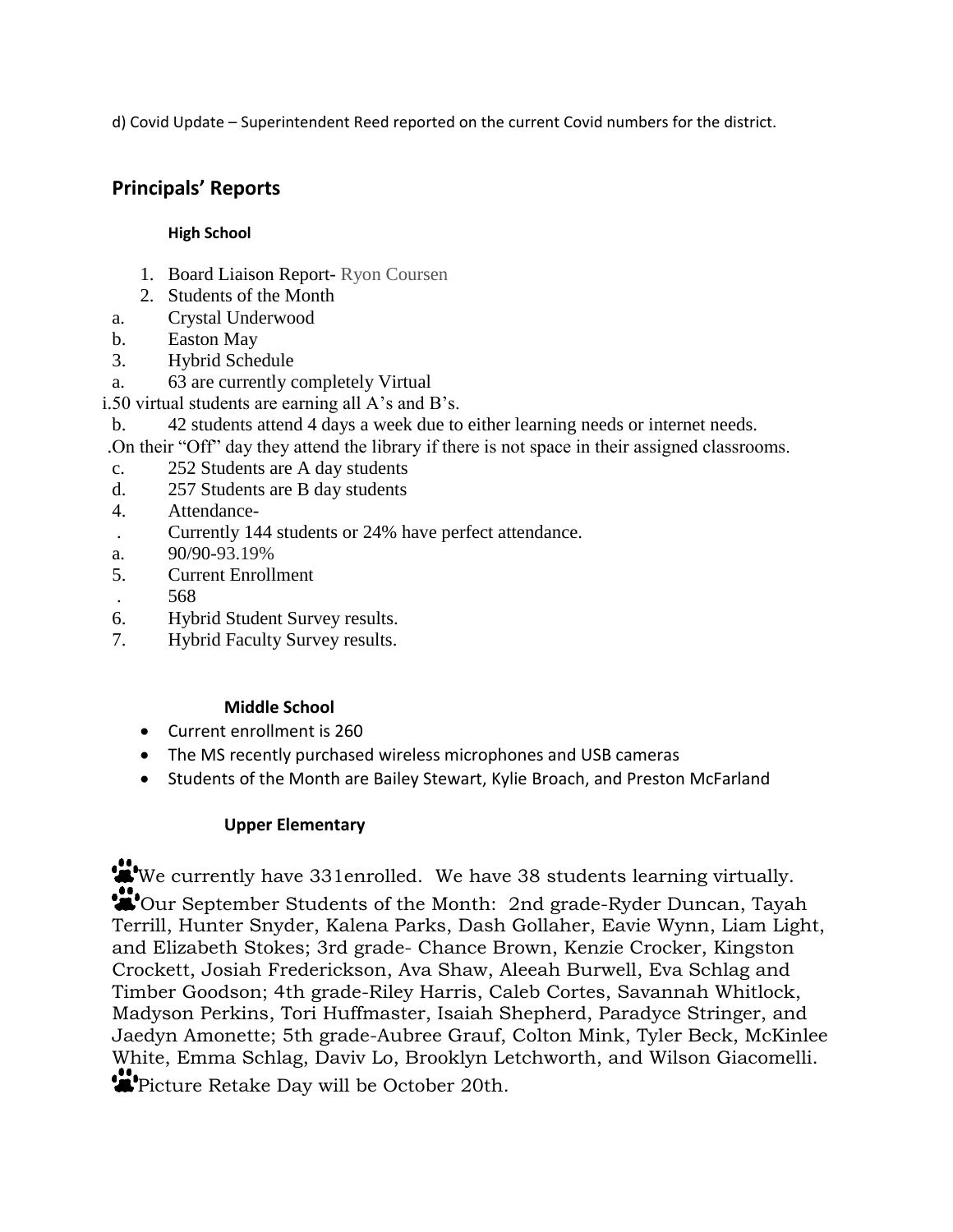Parent/Teacher conferences will take place the week of October 26th. Teachers have been given options of in person, Zoom, phone, or any other alternative method of getting in contact for conferences this year.

We kicked off our Cherrydale fundraiser at the end of September. It ended on October 14th. This is our classroom fundraiser for items and participation is always greatly appreciated.

We will hold a Virtual Night for students that are attending school virtually through Accelus on October 22nd from 6:00-7:00. We plan on doing this quarterly to check in, answer questions, and give them a treat.

Red Ribbon Week will be the week of October 26th. We have a spirit week planned and some visits from local law enforcement.

We have painted a crosswalk that most of our parents and students are using morning and evening. Rowdy is working on a paint machine that will paint arrows in our parking lot and front circle. We have also added a stop/slow sign at the crosswalk to allow people to cross and traffic to stop.

The SHS basketball teams are having a fundraiser at Main Street Cafe on October 23rd from 4:00-7:00. They will receive a % of sales and tips from the evening. Come on out and join for a great meal and let your favorite basketball player serve you!

# **William Lynch Elementary**

We currently have the following enrollment: PK : 55 Students K : 102 Students 1st : 99 Students For a total of 256 Students ● Our attendance today (10-14) was 96.1% ● Notable Events since the last report: 9/22 We held tornado, fire and intruder drills. Special care was made to be sure we continued to socially distance. 9/30 We celebrated excellent behavior with a picnic lunch and music on the playground. 10/13 We held a school wide PBS training for the students ● Quarantine Report: We have successfully returned all classes from quarantine. Since our last report, we had a 1st grade class and two preschool classes that were placed on quarantine by the health department. As of today, we have only one student who is currently quarantined. ● Intervention Report: We are providing intervention on essential learner outcomes by pulling 53 students at least 1 time per day. We will have data on our progress in the next two weeks.  $\bullet$  Curriculum Report: Preschool: All students will recognize their names and recognize Numbers 0-5 Kindergarten: All students Identify 26 Letters and Numbers 0-10 First Grade: All students fluently produce all letter sounds, and fluently add and subtract within 10.

New Business:

- a) The motion to name the football stadium at the High School "Bill Schuchardt Stadium" was made by Andrew Wynn; second by Amanda Walker. The motion passed 6-0.
- b) The motion to increase the daily substitute pay to \$100.00 a day was made by Chris Heavin; second by Bernie Sirois. The motion passed 6-0.
- c) The motion to approve the current MSBA policy updates with the exception of policy DJF was made by Andrew Wynn; second by Chris Heavin. The motion passed 6-0.